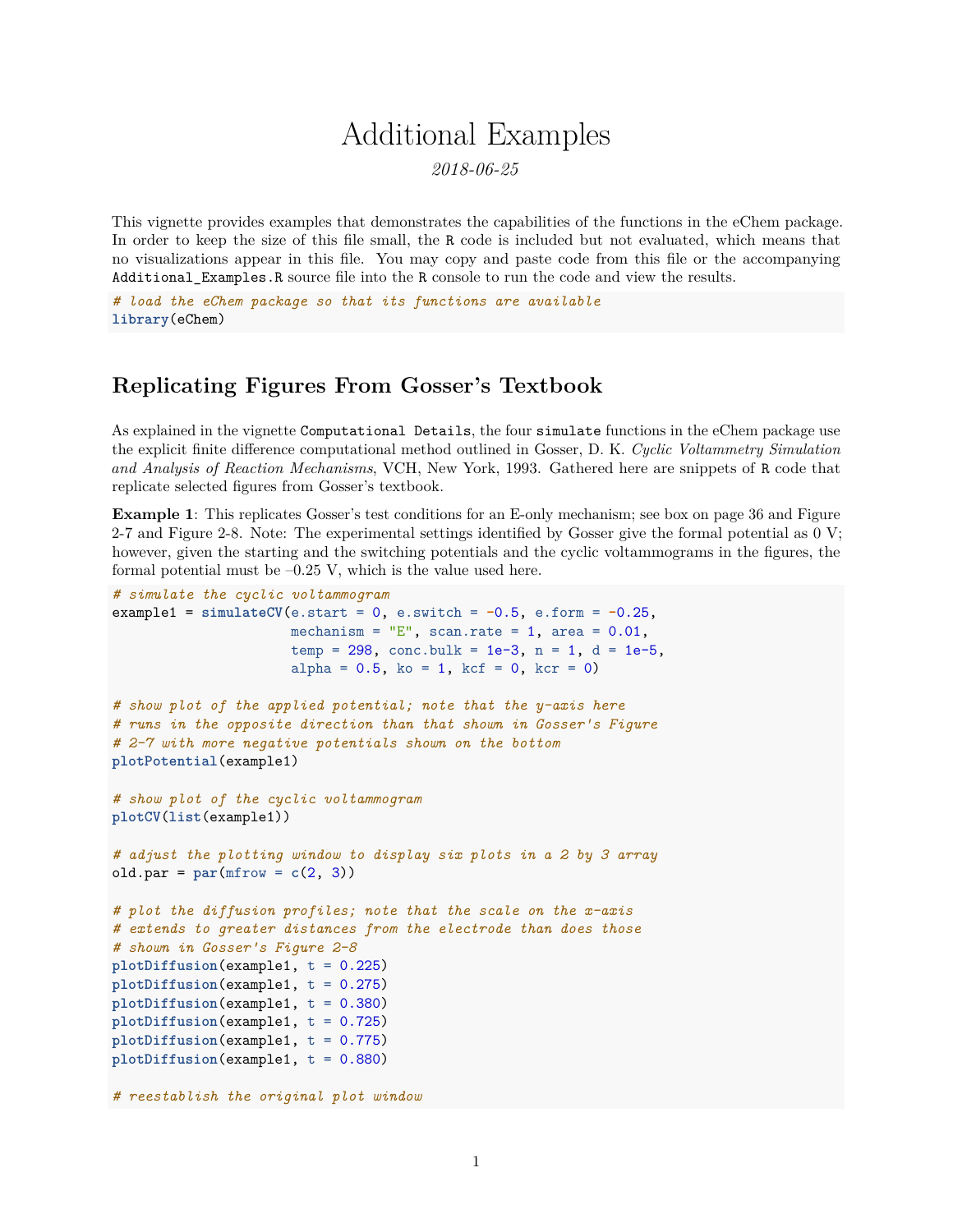**par**(old.par)

```
# the plotGrid function provides a similar view of the diffusion
# profiles, but includes a cyclic voltammogram that indicates the
# specific time and potential for each diffusion profile
plotGrid(example1)
# the animate function shows how the cyclic voltammogram and the
# diffusion profiles change as the potential is scanned from
# e.start to e.switch and back to e.start; note that the files
# created by this function are saved to the current working
# directory
animateCV(example1, out_type = "html", out_name = "example1")
```
**Example 2**: This code replicates Figure 2-11 in Gosser's text, which shows the effect of the heterogeneous  $\alpha$  electron-transfer rate constant  $(k^{\circ})$  on the results of a cyclic voltammetry experiment where the initial potential is the default value of 0.0 V, the switching potential is –0.8 V, and the redox couple's standard state formal potential is  $-0.4$  V; note, Gosser does not give a value of  $k^{\circ}$  for reversible conditions, which we take here as 1 cm/s.

```
# simulate the cyclic voltammograms
\text{example2a} = \text{simulateCV}(\text{ko} = 1, \text{ e.swith} = -0.8, \text{ e.form} = -0.4)\text{example2b} = \text{simulateCV}(\text{ko} = 0.01, \text{ e.s with } = -0.8, \text{ e.form} = -0.4)\text{example2c} = \text{simulateCV}(\text{ko} = 0.001, \text{ e.s with } = -0.8, \text{ e.form} = -0.4)example2d = \text{simulateCV}(\text{ko} = 0.0001, \text{ e.switch} = -0.8, \text{ e.form} = -0.4)# overlay the four cyclic voltammograms and add a legend
plotCV(list(example2a, example2b, example2c, example2d),
         legend_text = c("ko = 1 cm/s", "ko = 0.01 cm/s","ko = 0.001 cm/s", "ko = 0.0001 cm/s"))
```
**Example 3**: This code replicates Gosser's Figure 2-12, which shows the effect of the transfer coefficient (alpha) on a cyclic voltammogram.

```
# simulate the cyclic voltammograms
example3a = \text{simulateCV}(ko = 0.0001, alpha = 0.75, e.start = 0.4,
                       e.switch = -1.2, e.form = -0.4)
example3b = simulateCV(ko = 0.0001, alpha = 0.50, e.start = 0.4,e.switch = -1.2, e.form = -0.4)
example3c = simulateCV(ko = 0.0001, alpha = 0.25, e.start = 0.4,e.switch = -1.2, e.form = -0.4)
# overlay the three cyclic voltammograms and add a legend
plotCV(list(example3a, example3b, example3c),
       legend_text = c("alpha = 0.75", "alpha = 0.50", "alpha = 0.25"))
```
**Example 4**: This code replicates Gosser's Figure 2-14, which shows how the forward chemical rate constant, *kc,f* , affects the cyclic voltammogram for anEC mechanism when the reverse chemical rate constant, *kc,r*, is 0; note that for the last example it is necessary to increase the number of time units to satisfy one of the computation's boundary conditions.

```
# simulate the cyclic voltammograms
\text{example4a} = \text{simulateCV}(\text{mechanism} = "EC", \text{ko} = 1, \text{kcf} = 0, \text{kcr} = 0)\text{example4b} = \text{simulateCV}(\text{mechanism} = \text{''EC''}, \text{ko} = 1, \text{kcf} = 2.5, \text{kcr} = 0)\text{example4c} = \text{simulateCV}(\text{mechanism} = "EC", \text{ko} = 1, \text{kcf} = 100, \text{kcr} = 0)example4d = \text{simulateCV}(\text{mechanism} = "EC", \text{ko} = 1, \text{kcf} = 1000, \text{kcr} = 0,
```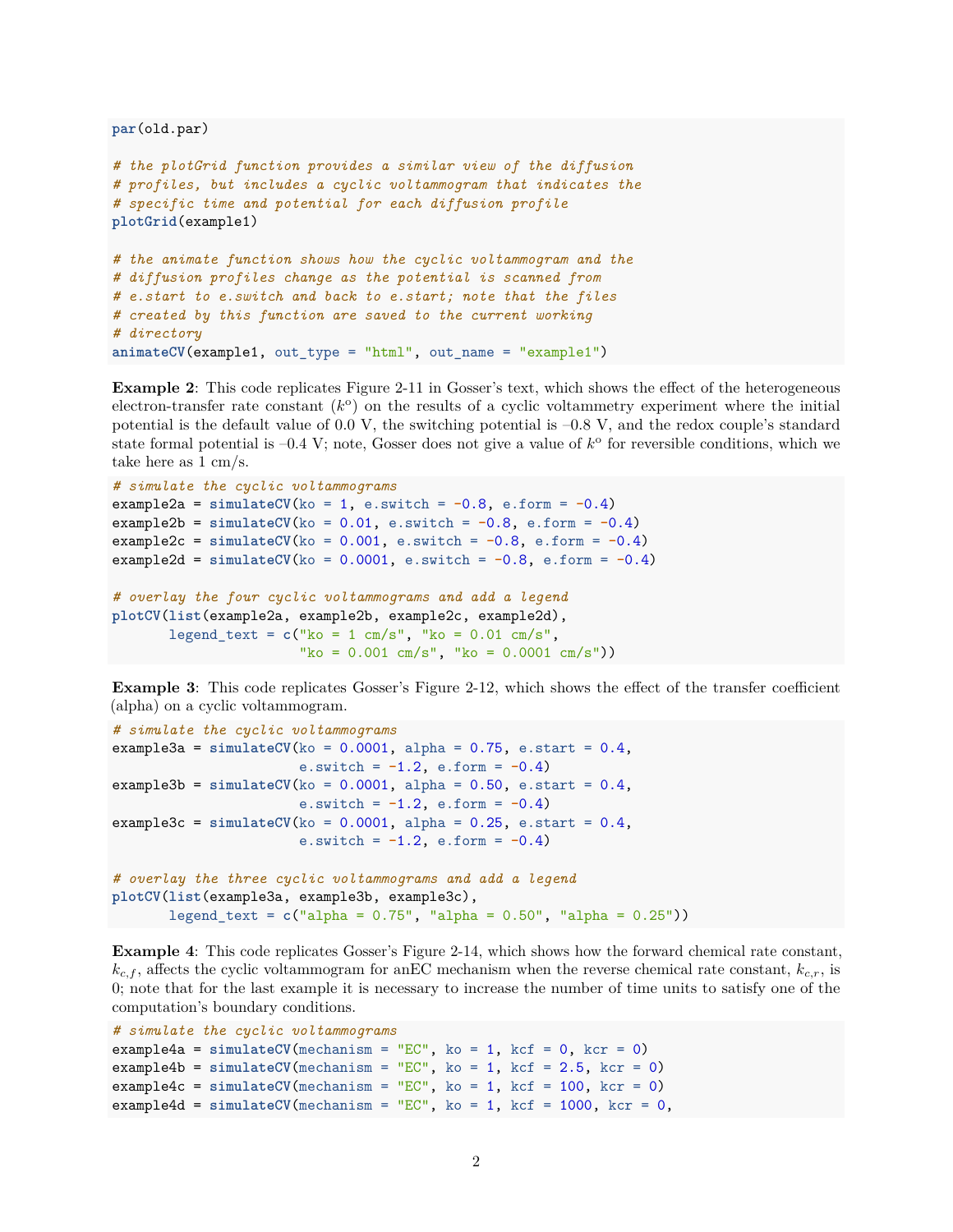```
t.units = 4000)
# overlay the cyclic voltammograms and add a legend
plotCV(list(example4a, example4b, example4c, example4d),
       legend_text = c("kcf = 0", "kcf = 2.5", "kcf = 100", "kcf = 1000"))
```
**Example 5**: This code replicates Gosser's Figure 2-26, which shows the effect of the forward chemical rate constant,  $k_{c,f}$ , on a double-step chronoamperometry experiment with an EC mechanism. Gosser does not provide values for some parameters, such as the heterogeneous electron-transfer rate constant,  $k^{\circ}$ , the electrode's area, A, and the diffusion coefficient, D, each of which is set here at its default level; the resulting chronoamperograms, therefore, are similar to, but not identical to those in Figure 2-26. Note that the y-axis in Gosser's figure is in ms and that the y-axis in Gosser's figure is in mA instead of in s and in  $\mu A$ .

```
# simulate the chronoamperograms
example5a = simulateCA(mechanism = "EC", pulses = "double",
                       t.1 = 0.001, t.2 = 0.003, t.end = 0.005,
                       kcf = 50example5b = simulateCA(mechanism = "EC", pulses = "double",
                       t.1 = 0.001, t.2 = 0.003, t.end = 0.005,
                       kcf = 100, t.units = 3000)
example5c = simulateCA(mechanism = "EC", pulses = "double",
                       t.1 = 0.001, t.2 = 0.003, t.end = 0.005,
                       kcf = 500, t.units = 5000# overlay the chronoamperograms and add a legend
plotCA(list(example5a, example5b, example5c), scale = 0.2,
       legend_text = c("kcf = 50", "kcf = 100", "kcf = 500"),
       legend_position = "topright")
```
**Example 6**: This code replicates Gosser's Figure 5-6, which shows the cyclic voltamogram for the reduction of methlycobalamin by an EC mechanism. Note that the number of time units is set to 11,000 to satisfy one of the boundary conditions for the simulateCV function.

```
# simulate the cyclic voltammogram
example6 = simulateCV(e.start = -1, e.switch = -1.65, e.form = -1.529,
                 conc.bulk = 0.002, ko = 0.012, alpha = 0.78,
                 kcf = 580, kcr = 0, mechanism = "EC", area = 0.019,
                 scan.rate = 0.3, d = 1.7e-6, t.units = 11000)
# display the cyclic voltammogram
plotCV(filenames = list(example6))
```
## **Annotating Simulations With Characteristic Values**

Each of the four electrochemistry experiments has an annotate function that displays the result of a single simulation as a plot of current (simulateCV, simulateLSV, and simulateCA) or charge (simulateCC) vs. potential (simulateCV and simulateLSV) or time (simulateCA and simulateCC). The plot is then annotated with one or more characteristic values used for quantitative purposes or used to determine electrochemical and chemical reversibility.

**Example 7**: For a cyclic voltammetry experiment the characteristic values are the cathodic peak potential,  $E_{p,c}$ , the anodic peak potential,  $E_{p,a}$ , the difference between the peak potentials,  $\Delta E$ , the average peak potential, *E*avg, the cathodic peak current, *ip,c*, the anodic peak current, *ip,a*, and the peak current ratio,  $|i_{p,c}|/|i_{p,a}|$ . When a value cannot be calculated, then it is reported as "not measurable".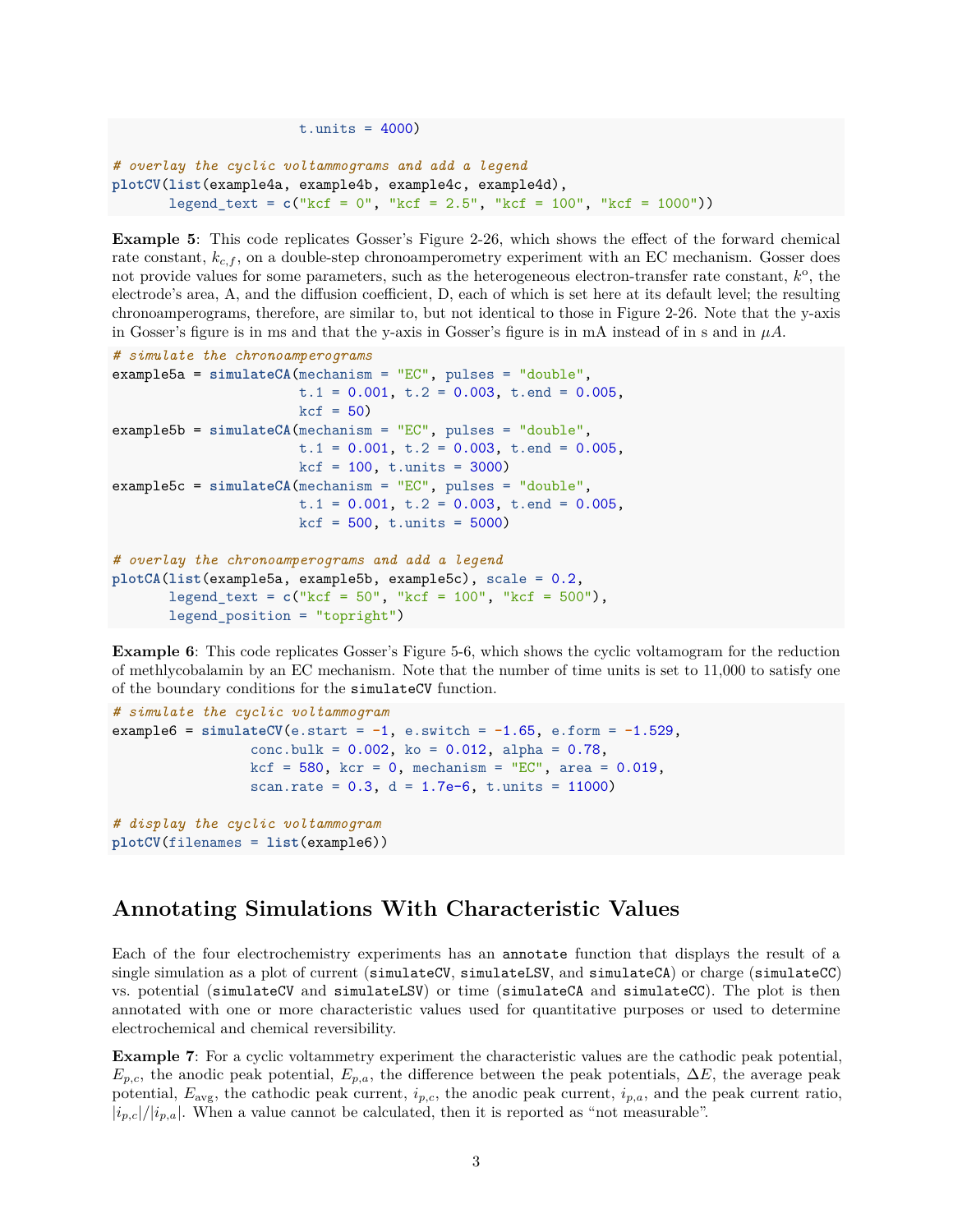```
# simlulate the cyclic voltammograms; for the second example, the
# return peak is sufficiently distorted such that its peak
# current cannot be determined
example7a = \text{simulateCV}(\text{ko} = 1, \text{ e.s with } = -0.8, \text{ e.form} = -0.4)example7b = simulateCV(ko = 0.0001, e.switch = -0.8, e.form = -0.4)
# plot the annotated cyclic voltammograms
annotateCV(example7a)
```
**annotateCV**(example7b)

**Example8**: For a linear sweep voltammetry experiment the characteristic values are the peak potential, *E<sup>p</sup>* and the peak current,  $i_p$ . In the absence of stirring both values are included; when stirring is set to slow, medium, or fast, only the peak, or limiting current is returned.

```
# simlulate the linear sweep voltammograms; for the first example
# the solution is not stirred, but for the second example the
# stir rate is set to slow
example8a = simulateLSV(ko = 1, e.start = 0, e.end = -0.8,e.form = -0.4, stir.rate = "off")
\text{example8b} = \text{simulatedSV}(\text{ko} = 1, \text{ e.start} = 0, \text{ e.end} = -0.8,e.form = -0.4, stir.rate = "slow")
# plot the annotated linear sweep voltammograms
annotateLSV(example8a)
annotateLSV(example8b)
```

```
# show the applied potential and diffusion profiles
plotPotential(example8a)
plotGrid(example8a)
plotGrid(example8b)
```
**Example 9**: For a chronoamperometry experiment the characteristic value is the current, *i*, at a specified time after the application of each pulse. For a single pulse experiment there is one characteristic current; for a double pulse experiment there are two characteristic currents and a current ratio.

```
# simulate the chronoamperograms; the first example is for a
# single pulse experiment and the second example is for a double
# pulse experiment
example9a = simulateCA(pulses = "single", t.1 = 1, t.end = 3)example9b = \text{simulateCA(pulses = "double", t.1 = 1, t.2 = 2, t.end = 3)}# annotate the chronoamperograms; the scale.factor is set to 10
# so that it is easier to see how the currents are defined
annotateCA(example9a, time.delay = 0.25, scale.factor = 10)
annotateCA(example9b, time.delay = 0.25, scale.factor = 10)
# show the applied potential and diffusion profiles
plotPotential(example9a)
plotPotential(example9b)
plotGrid(example9a)
plotGrid(example9b)
```
**Example 10**: For a chronocoulometry experiment the characteristic value is the charge, *Q*, at a specified time after the application of each pulse. For a single pulse experiment there is one characteristic charge; for a double pulse experiment there are two characteristic charges and a charge ratio.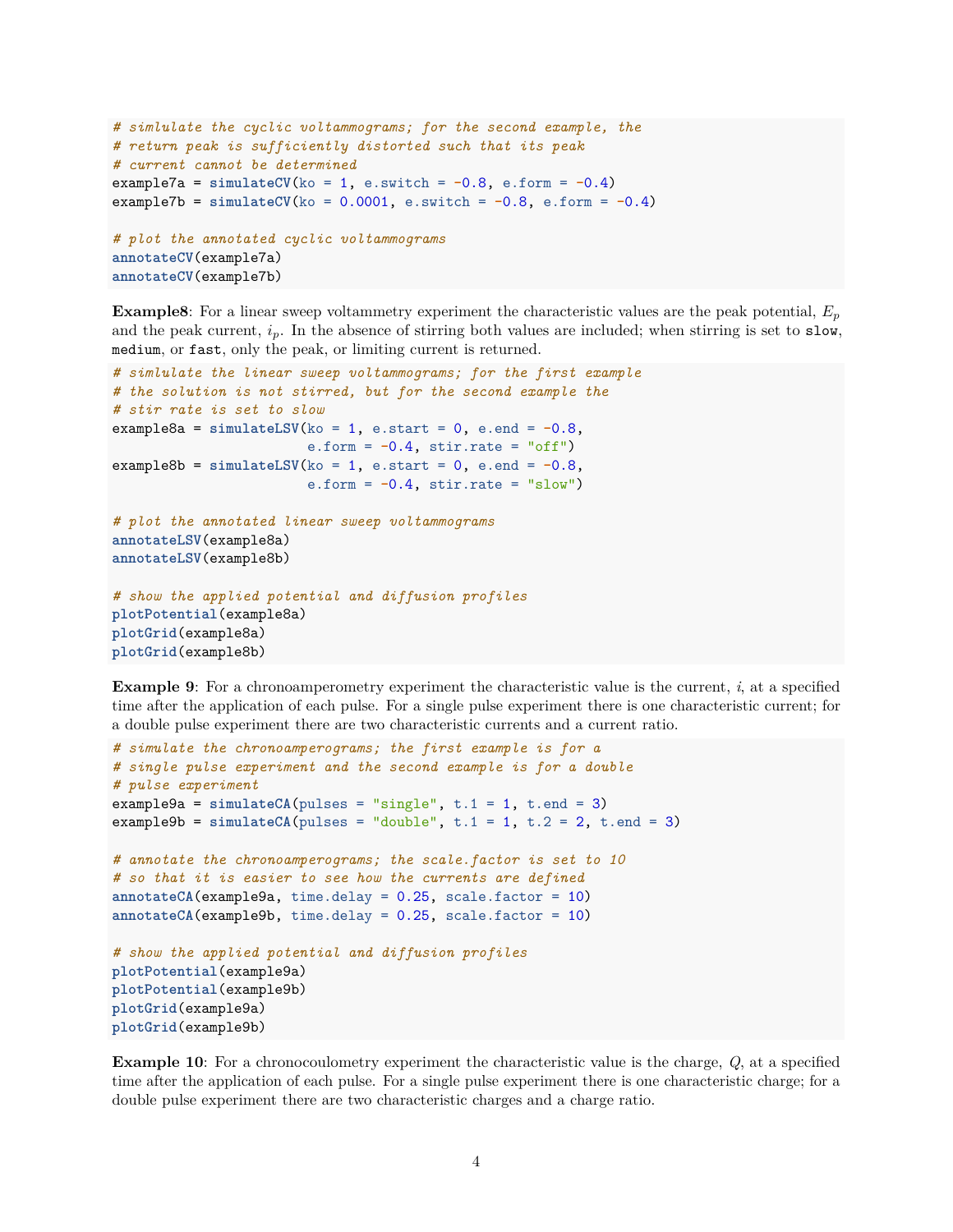```
# simulate the chronocoulograms by wrapping simulateCC around a
# call to simulateCA; the first example is for a single pulse
# experiment and the second example is for a double pulse
# experiment
example10a = simulateCC(simulateCA(pulses = "single",
                                  t.1 = 1, t.end = 3)
example10b = simulateCC(simulateCA(pulses = "double",
                                  t.1 = 1, t.2 = 2, t.end = 3)# annotate the chronoamperograms
annotateCC(example10a, time.delay = 0.25)
annotateCC(example10b, time.delay = 0.25)
# show the applied potential and diffusion profiles
plotPotential(example10a)
plotPotential(example10b)
plotGrid(example10a)
plotGrid(example10b)
```
#### **Exploring the Properties of Electrochemical Experiments**

Each of the simulate functions returns a lengthy list of data that is accessible using the syntax object\_name\$data\_name where object\_name identifies the object that contains the results of the simulation and data\_name identifies the specific piece of data.

**Example 11**: This example shows how to verify the square root dependence of current on scan rate for a cyclic voltammetry experiment involving a redox system with an E-only mechanism. Note that the lines of code following the call to simulateCV demonstrates how to extract additional information from the objects that contains the result of a simulation, how to plot this data, and how to fit it to a linear model.

```
# simulate the cyclic voltammograms for seven different scan rates
example_cv11a = simulateCV(scan.rate = 0.01)
example_cv11b = simulateCV(scan.rate = 0.05)
example_cv11c = simulateCV(scan.rate = 0.1)example_cv11d = simulateCV(scan.rate = 0.5)example_cv11e = simulateCV(scan.rate = 1)
example_cv11f = simulateCV(scan.rate = 5)
example_cv11g = simulateCV(scan.rate = 10)
# examine an overlay of four simulations to see affect of scan rate
plotCV(filenames = list(example_cv11a, example_cv11c,
                        example cv11e, example cv11g),
       legend_text = c("scan rate = 0.01 V/s", "scan rate = 0.1 V/s","scan rate = 1 \text{ V/s}", "scan rate = 10 \text{ V/s}"))
# create vector of scan rates
scanrates = c(0.01, 0.05, 0.1, 0.5, 1, 5, 10)
# use the max function to find the peak current for each simluation
peakcurrents = c(max(example_cv11a$current), max(example_cv11b$current),
                 max(example_cv11c$current), max(example_cv11d$current),
                 max(example_cv11e$current), max(example_cv11f$current),
                 max(example_cv11g$current))
```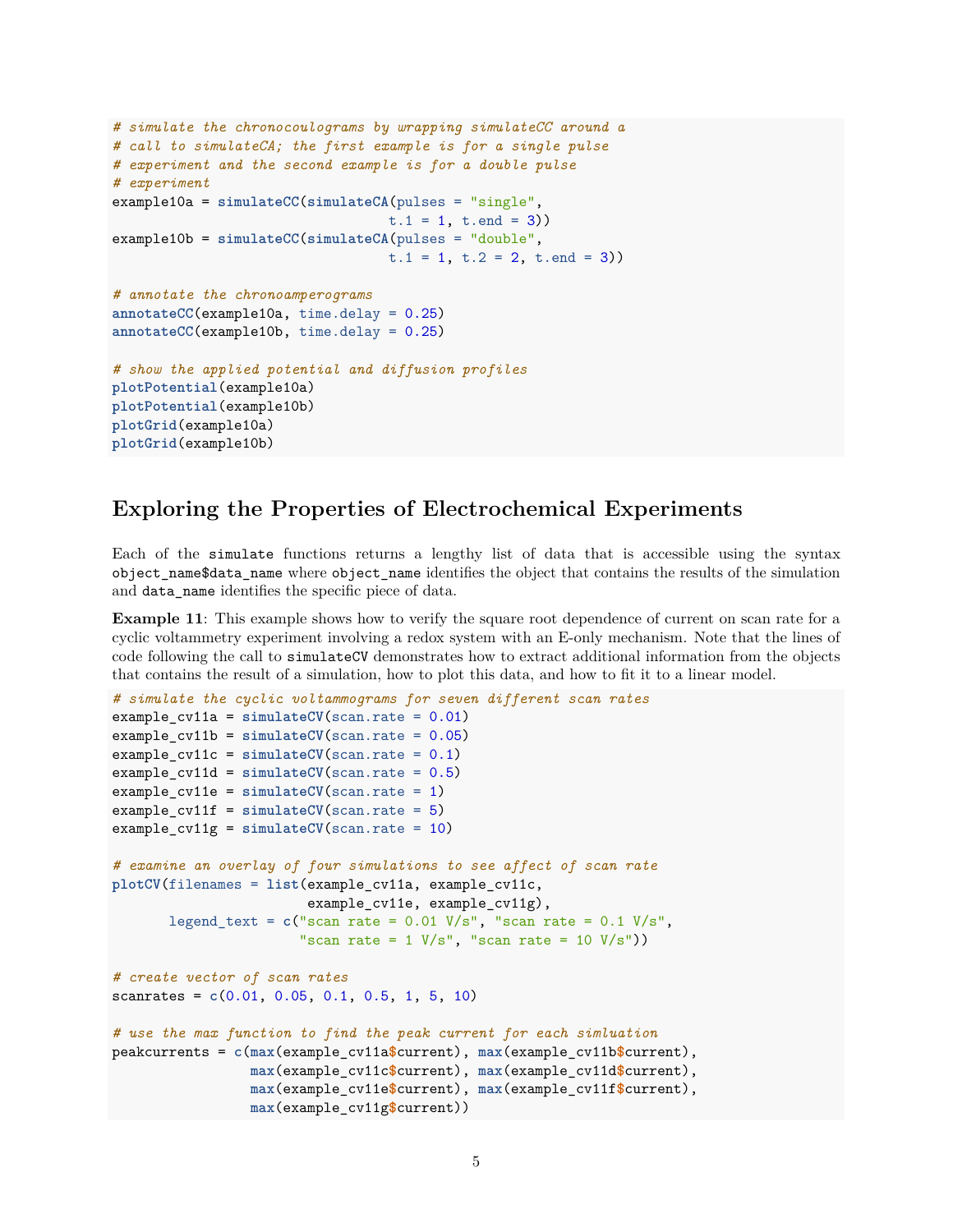```
# plot the peak current vs. the square root of the scan rate
plot(x = sqrt(scanrates), y = peakcurrents,pch = 19, col = "blue",
     xlab = "(\text{scan rate})^0.5",ylab = expression("peak current (", mu, "A)"))
# use the linear model function to complete a regression analysis
iv.lm = lm(peakcurrents ~ sqrt(scanrates))
# use the abline function to add the regression line to plot
```

```
abline(iv.lm, col = "blue", lty = 1)
```
**Example 12:** This example explores the relationship between the forward,  $k_f$ , and the reverse,  $k_r$ , heterogeneous electron-transfer rate constant as a function of the applied potential, and how that relationship is affected by the transfer coefficient, *α*.

```
# simulate cyclic voltammograms setting ko to 0.05 for all and
# setting alpha to 0.4, 0.5, and 0.6
\text{example12a} = \text{simulateCV}(\text{k0} = 0.05, \text{ alpha} = 0.3)\text{example12b} = \text{simulateCV}(\text{ko} = 0.05, \text{ alpha} = 0.5)example12c = simulateCV(ko = 0.05, alpha = 0.7)# overlay the cyclic voltammograms and add a legend; note how the
# value of alpha affects the peak currents on the forward and the
# reverse scan
plotCV(filenames = list(example12a, example12b, example12c),
       legend_text = c("alpha = 0.4", "alpha = 0.5", "alpha = 0.6"))
# examine how the
par(mfrow = c(3, 1))plot(example12a$potential, example12a$k_f, type = "l",
     xlab = "potential (V)", ylab = "rate constant (cm/s)",
     main = "alpha = 0.3")lines(example12a$potential, example12a$k_b, lty = 2)
plot(example12b$potential, example12b$k_f, type = "l",
     xlab = "potential (V)", ylab = "rate constant (cm/s)",
     main = "alpha = 0.5")lines(example12b$potential, example12b$k_b, lty = 2)
plot(example12c$potential, example12c$k_f, type = "l",
     xlab = "potential (V)", ylab = "rate constant (cm/s)",
     main = "alpha = 0.7")lines(example12c$potential, example12c$k_b, lty = 2)
par(mfrow = c(1,1))
```
# **Modeling Experimental Data**

One way to obtain a feel for how an electrochemical method's experimental variables affect the outcome of that an experiment is to try and model real or synthetic data using the appropriate simulate function. The two examples below demonstrate how to create reduced files for this purpose using raw data collected in the lab or using data generated using one of the simulate functions.

**Example 13**: This example uses raw data generated in lab for the cyclic voltammetry of ferrocene. The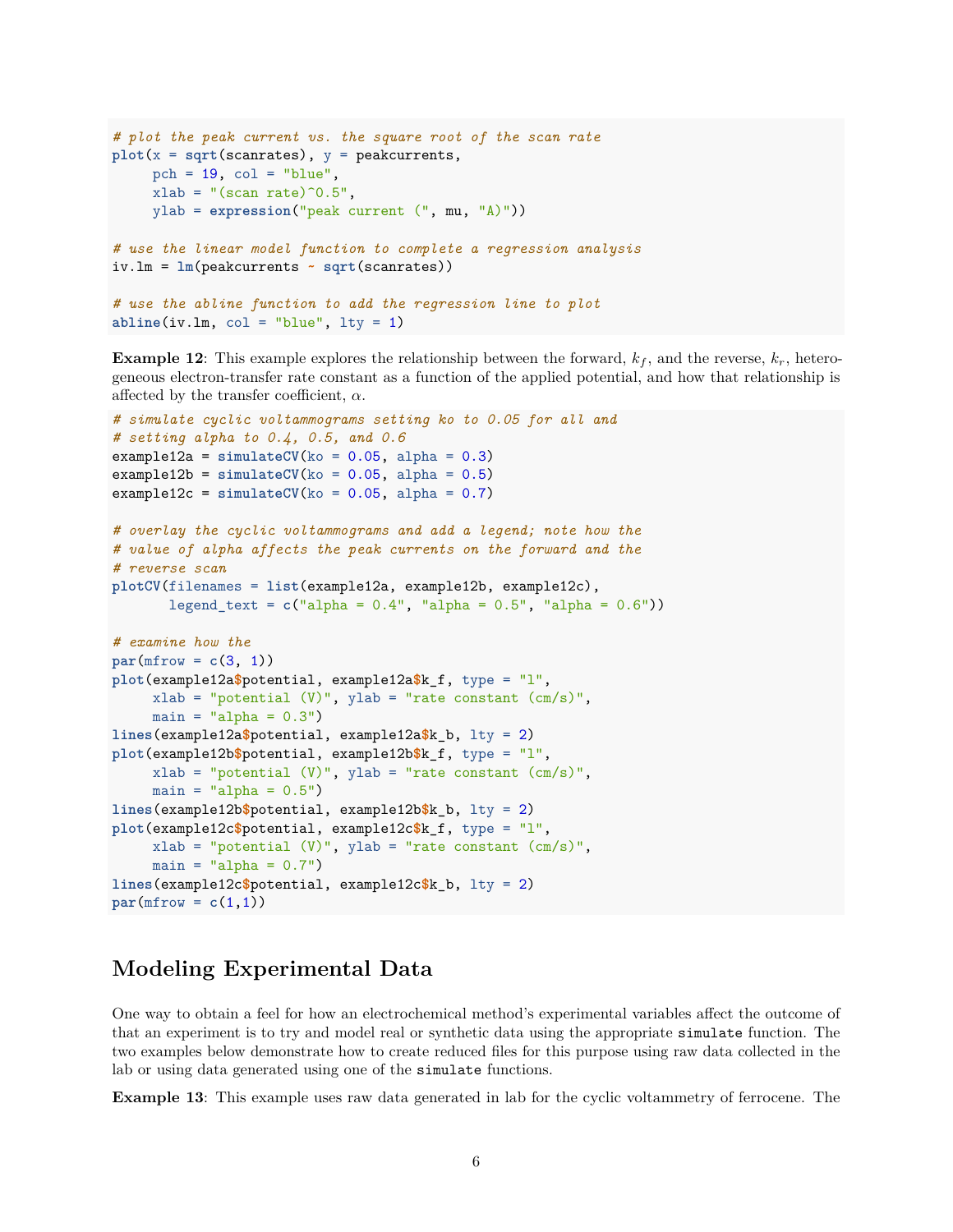example assumes that the original data is cleaned up and exported as a .csv file that consists of two columns, one of which has a header of potential and the other of which has a header of current. The ferrocene data.csv file is included with the eChem package.

```
# create a data.frame of potentials and currents using the
# read.csv function; note that the system.file command wrapped
# inside the call to teh read.csv function is used to determine
# the path to the ferrocene_data.csv file
example13 = read.csv(system.file("extdata", "ferrocene_data.csv",
                                      package = "eChem"))
# examine the file's structure, noting that it consists of two
# variables, each with 1600 values, and that the potentials are
# in V and the currents are in A
str(example13)
head(example13)
# create a subsample of the full data by retaining every 20th
# value and adjust the current so it is reported in µA instead of
# in A (there is no need to adjust the units for the potential);
# the smaller data set will allow us to see individual points
# when using plotCV to examine the data
example13_potential = example13$potential[seq(1,1600,20)]
example13_current = example13$current[seq(1,1600,20)]*1e6
# create a reduced data file (as a list) with the structure
# required by plotCV and then examine the plot
example13_expt = list("expt" = "CV", "file_type" = "reduced",
                      "potential" = example13_potential,
                      "current" = example13_current)
plotCV(filename = list(example13_expt))
# use simulateCV to test a set of conditions and then overlay the
# simulated data and the experimental data; as first guess we use
# the initial potential of 0 V, the switching potential of 0.8 V,
# approximate the formal potential as 0.4 V, and leave all other
# values at their default levels
example13_sim = simulateCV(e.start = 0, e.swith = 0.8, e.format = 0.4)# overlay the experimental data and the simulated data and
# evaluate the quality of the fit
plotCV(filename = list(example13_sim, example13_expt),
       legend_text = c("simulated", "experimental"))
# continue to adjust variables until satisified with the fit
example13_sim = simulateCV(e.start = 0, e.switch = 0.8, e.format = 0.39,scan.rate = 0.1, conc.bulk = 0.01,
                           ko = 0.009, alpha = 0.3)
plotCV(filename = list(example13_sim, example13_expt),
       legend_text = c("simulated", "experimental"))
```
**Example 14:** There are many reasons why it may not be possible to obtain a good fit between experimental data and simulated data. In this example we use the simulateCV function to generate a cyclic voltammogram and then use the sampleCV function to create an "experimental" data set that others can attempt to duplicate.